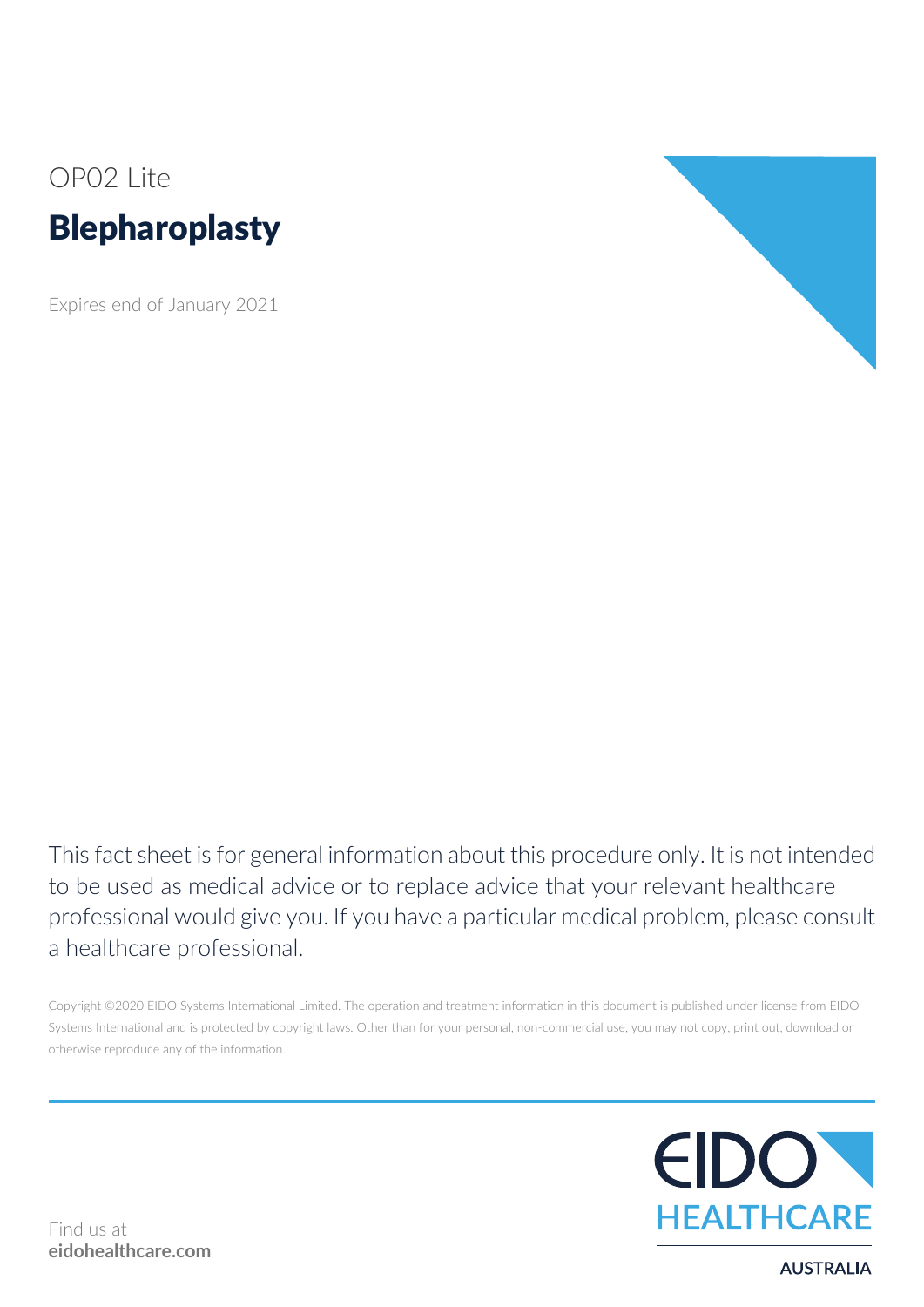### **What is a blepharoplasty?**

A blepharoplasty is an operation to remove excess skin and fat from your eyelids and to tighten your skin and soft tissues around your eyes.

#### **Is a blepharoplasty suitable for me?**

As you get older, your skin loses its elasticity (stretchiness) and gravity pulls down on the soft tissues of your eyelids, causing them to sag.

a



a A normal eyelid b A sagging eyelid

Excess skin in an upper eyelid can sometimes hang down low enough to interfere with your vision.

Sometimes a drooping eyebrow and forehead can make your upper eyelid look as if it is sagging.

Skin in a lower eyelid can lose its tone, sag and develop wrinkles, and appear puffy caused by bulging fat pads.

Your surgeon will carry out a detailed assessment before deciding if surgery is suitable for you.

### **What are the benefits of surgery?**

Your face should look younger and brighter. If an upper eyelid is interfering with your vision, your vision should improve.

### **Are there any alternatives to a blepharoplasty?**

Your surgeon may be able to assess you for laser skin resurfacing, where a laser is used to gently burn the surface of your skin in a controlled way.

Injecting Botox can smooth out fine wrinkles.

#### **What does the operation involve?**

An upper-eyelid blepharoplasty is usually performed under a local anaesthetic that is injected in your eyelids. A lower-eyelid blepharoplasty is performed under a general anaesthetic or sedation.

The operation usually takes an hour to 90 minutes.

• Upper-eyelid blepharoplasty – Your surgeon will make a cut on the natural skin crease just above your eyelid. They will remove any excess skin and fat that is pushing through the muscle.

• Lower-eyelid blepharoplasty – Your surgeon will make a cut along the rim of your eyelid below your eyelashes to just beyond the outside edge of your eye. They will remove any excess skin, and remove or redistribute any fat that is pushing through the muscle. Your surgeon may tighten your eyelid to help to prevent it from sagging (canthopexy).